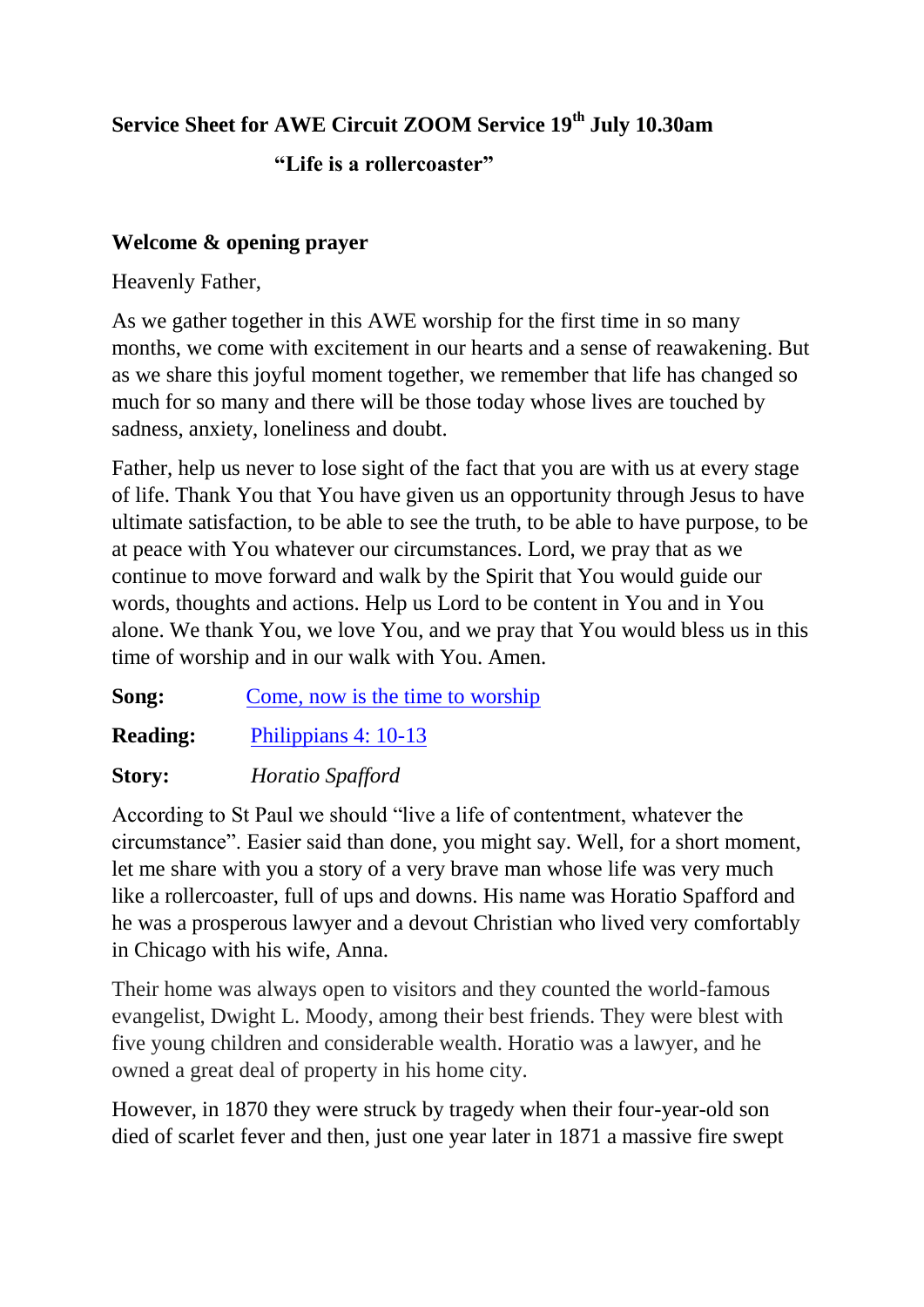through downtown Chicago, devastating the city, including many properties owned by Spafford.

That day, almost 300 people lost their lives, and around 100,000 more were made homeless. Despite their own substantial financial loss, the Spafford"s sought to demonstrate their love of Christ, by assisting those who were griefstricken and in great need.

Just two years later, in 1873, Spafford decided his family should take a holiday in England, knowing that his friend, the evangelist D. L. Moody, would be preaching there in the autumn. Horatio was delayed because of business, so he sent his family ahead: his wife and their four remaining daughters.

On 22nd November 1873, while crossing the Atlantic on a steamship, their vessel was struck by an iron sailing ship. 226 people lost their lives as the steamship sank to the bottom of the sea in just 12 minutes. All four of Horatio Spafford"s daughters perished, but remarkably Anna Spafford survived the tragedy. She was found unconscious, floating on a single plank of wood.

Subsequently, after her rescue ship eventually arrived in Cardiff docks, she immediately sent a telegram to her husband, which included the words, "I was saved alone". However, despite being overcome with grief and despair, she had a strong feeling that she had been saved for a purpose.

Setting off to bring Anna home, Horatio crossed the Atlantic and the watery grave of his four daughters and, moved by the experience, he wrote a hymn entitled, "IT IS WELL WITH MY SOUL", which expressed his Christian faith, and his trust and contentment in God.

**Song:** [It is well with my soul](https://www.youtube.com/watch?v=aoRecglINIw) - Matt Redman

### **Dave Hopwood reflection on Philippians 4:6 The Message**

*'It's wonderful what happens when Jesus displaces worry at the centre of your life.'*

So many things take their place in the centre of our lives, so many things put a stranglehold on us, calling the shots, demanding our attention, steering our course. Forcing our thoughts to run away with each other, turning our heads into a cul-de-sac full of litter blasted around by an unforgiving wind. Please displace these tyrants today. Centre us and our world on you. And keep doing this whenever we are held to ransom by our own fears.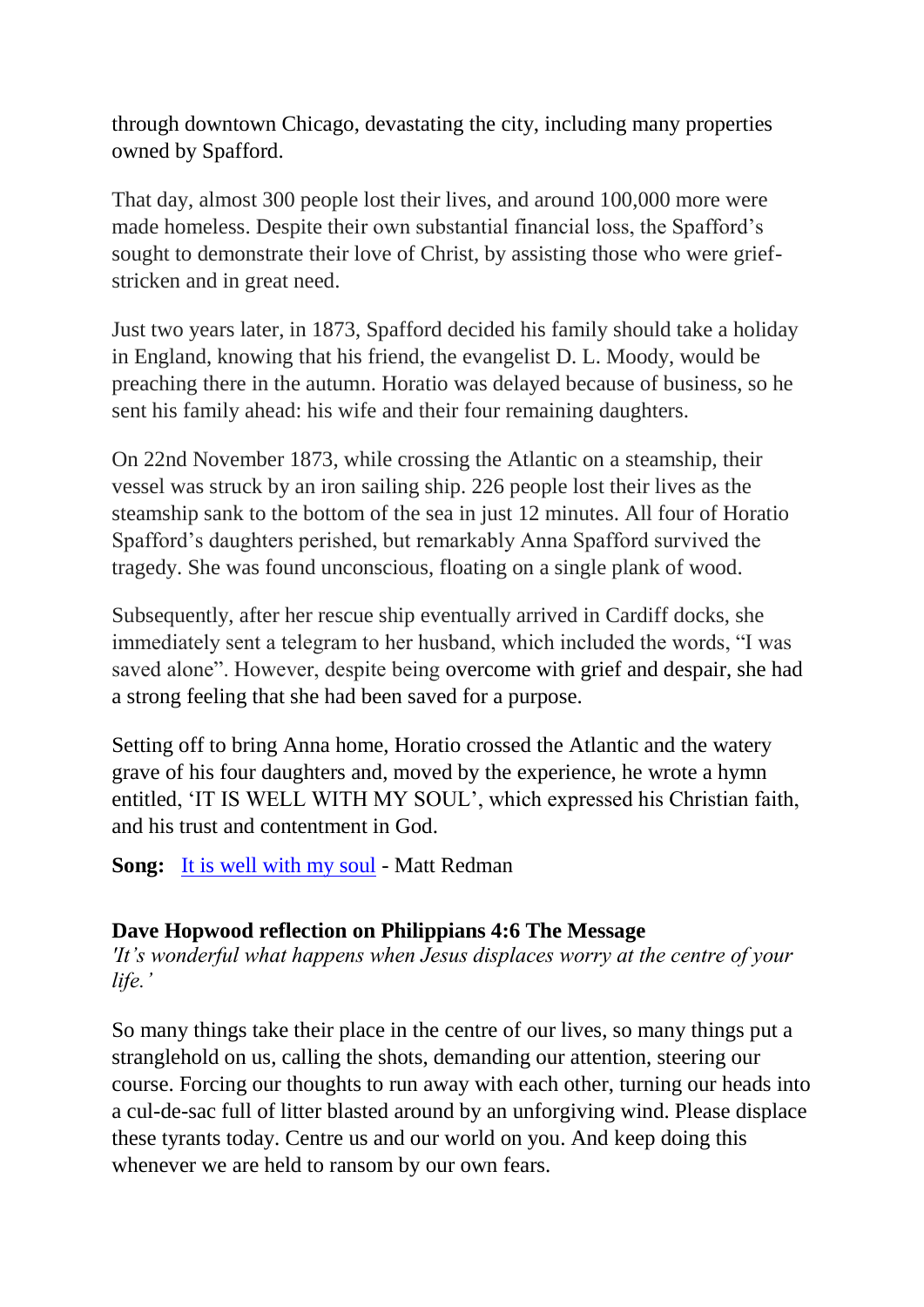# **Hymn & Her Puppets [\(The best of all, God is with us\)](https://www.youtube.com/watch?v=7OuxO0I00rA)**

# **Talk**

What does a dentist do on a roller coaster?

He braces himself!

Maybe in some sense that is what many of us have been doing over the last few months as we have followed the daily news updates on the spread of the virus. Bracing ourselves.

Paul writes this letter to the church at Philippi from a prison in response to a visit from Epaphroditus who had brought news of the Philippian church along with a gift of money for Paul. The news of the church was that although they were facing various difficulties, they were still faithful to Jesus and grateful to Paul for bringing the message of the gospel to them.

Paul is grateful for the gift sent by the church, but he is quick to point out that his gratitude does not mean that he is the sort of person to grumble to God if he was not able to live in comfort. He says on the contrary, that he has learned to be content whatever the circumstances (v11)

Tom Wright in his commentary on Philippians says that "Many other philosophers of the time spoke of contentment. They usually, though, developed the idea in terms of self-sufficiency. You should find resources within yourself, they said, so that you can smile at the fluctuating fortunes which life threw at you.'

Paul has different ideas!

For Paul it is not about self sufficiency! It is not about his own strength.

Paul says "I can do everything through him who gives me strength. (v13) I have the strength to face anything because of the one who gives me strength. The is a repeated theme throughout Pauls writing.

Ephesians 3:16 I pray that out of his glorious riches he may strengthen you with power through his Spirit in your inner being.

There is an anonymous quote regarding roller coasters:-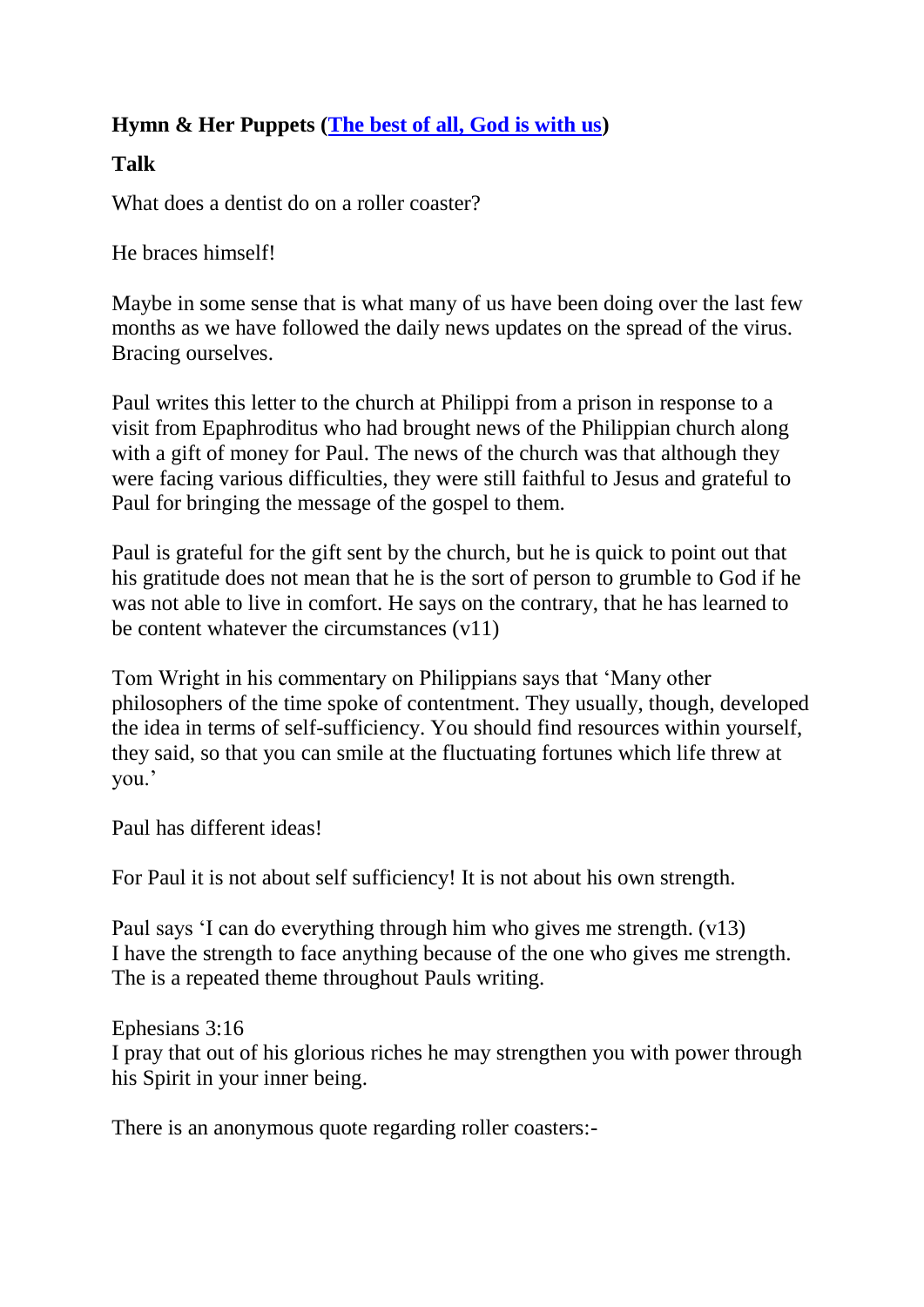'Life is like a rollercoaster. You can either scream every time there is a bump or you can throw you hands up and enjoy the ride."

In Paul we see someone who has faced the ups and downs of life. Someone who has ridden the same roller coaster of life that we are on. A man who has had to face being shipwrecked, disabled and in prison. Paul who had given up a life of privilege having met with Jesus on the road to Damascus says that he has a third way to ride the roller coaster of life:-

"I have learned to be content", he says, and "I can do everything through him who gives me strength'.

Stephen has shared with us the story of Horatio Spafford who in the midst of great personal tragedy was able to write the Hymn "It is well with my soul," expressing a level of contentment with God in that situation which I feel very few of us would be able to match.

I think the first verse is interesting in relation to the language of Paul in this passage from Philippians.

Spafford writes:-

When peace like a river, attendeth my way. When sorrows like sea bills roll Whatever my lot, thou has taught me to say It is well, it is well with my soul.

There is the clear suggestion in the hymn that contentment is a learned behaviour. "Whatever my lot, thou has taught me to say", it is well it is well with my soul.'

Paul in his letter says that he has learned to be content whatever the circumstances.

If that is the case, then this is something that we need to work on. It is not a given. We need to spend time with God, reading his word talking with him, walking with him so that we too can learn that deep contentment that Paul and Horatio Spafford display in their respective writing. The sort of contentment that means that whatever we face in the ups and downs of life we are able to say It is well with my soul, and to know the assurance of the love of God for ourselves.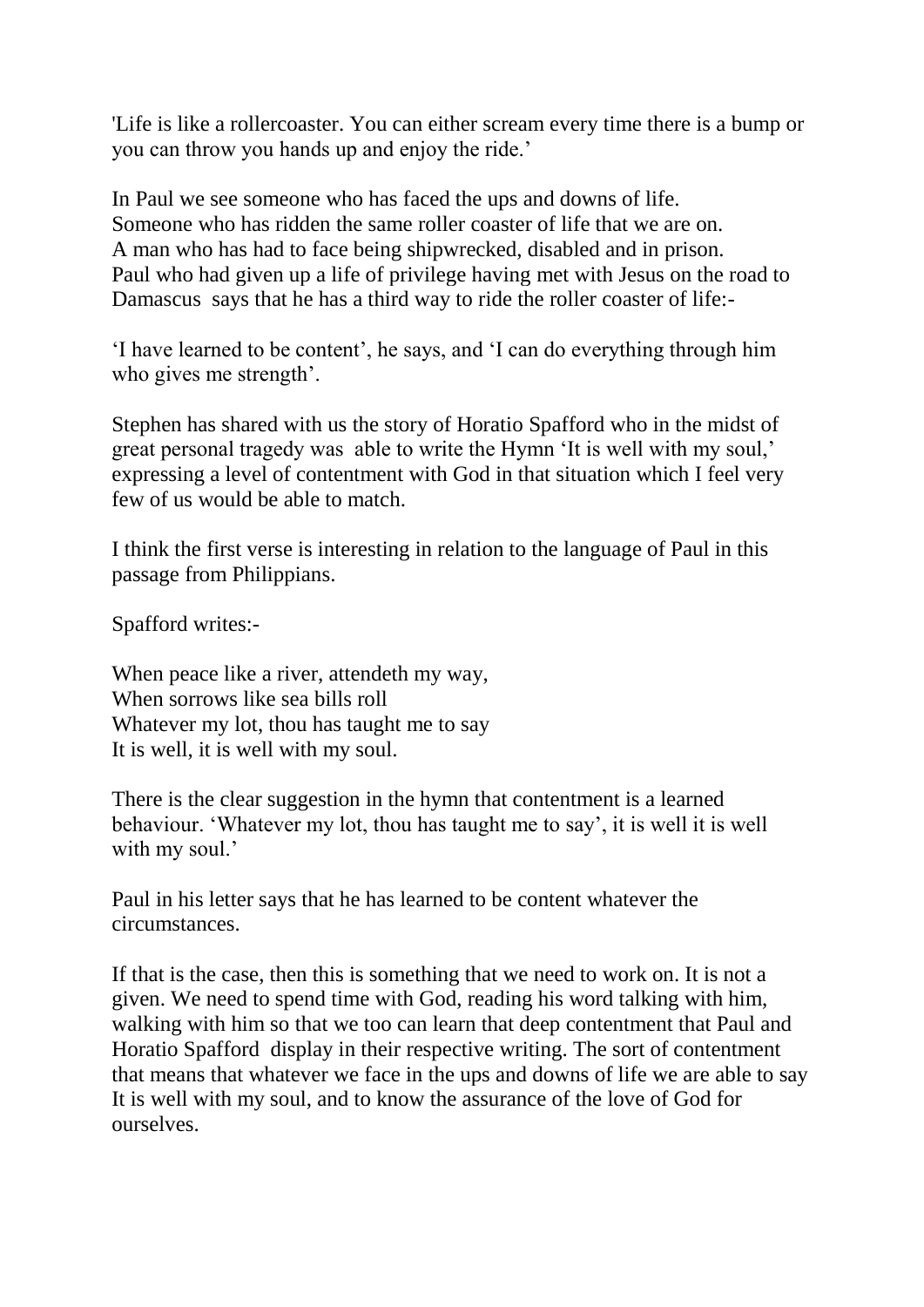John Wesley on his death bed expressed his contentment with the words. "The best of all. God is with us." A truth that he had been taught and learned through his life.

"I have learned to be content" says Paul.

In the current pandemic that we are going through, there are ups and downs for all of us. There are stories of great sadness, of the loss of loved ones, of not being able to share special occasions together, of plans put on hold or abandoned altogether. There are worries about the future both for ourselves and for those we love. There will be people sharing in this service who have found the last few months particularly difficult

There have also been stories of hope. Stories of recovery, stories of self sacrifice.

For many people the crisis has had an impact on their mental health and well being. Probably if we are honest most of us would say that has affected us mentally in some way or other.

Over the last few weeks mainly working from home I have spent a lot of time on the phone speaking with colleagues and find that most conversations take longer, because we are not just talking about the work issue at hand, but also catching up.

As the crisis has gone on, through these conversations, I have become more aware of the number of people who are on this roller coaster of emotional ups and downs. People that you wouldn"t normally expect, admitting that they have had a bad day or two. Some a lot more than that.

As the world around us changes and offers us new challenges each day, there is little the we can be sure of, but we have a God who never changes, a God who loves us, and a God , says Paul, who provides the strength that means we can have the strength for anything.

There is a kids song by Doug Horley Which says "God can do anything, Anything at all." But the verse says:-

God can do anything, Anything at all. Nothing his to big for him and nothing is too small. God can do anything, Anything at all.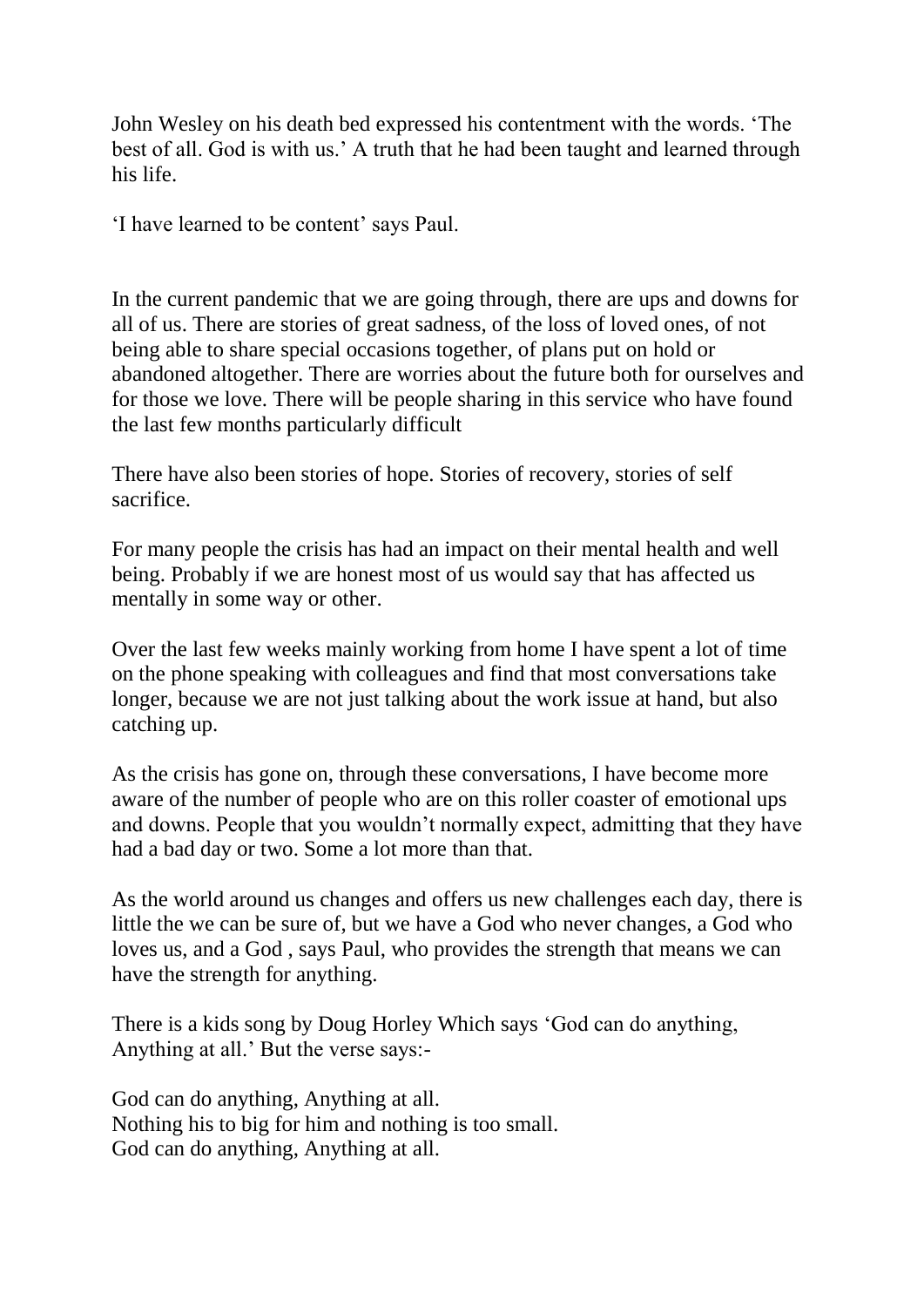Don't put him in a box Don't shove him in a corner Don't you limit what he can do

Pauls says he he"s learnt to be content in both the bad times and the good. Through the bad and the good times, we need to keep finding ways to remind ourselves and each other of the love that God has for us, the contentment that that can bring, and the strength that he will provide.

The Africa Bible commentary says this:-

"He (Paul) has learned to be content whatever the circumstances (v11) We have much to learn from him. As individuals, we experience gain and loss; communally we experience social upheaval, epidemics, poverty, natural disasters, and both internal and external strife. To live contentedly in the good times as well as the bad times, we need the Lord who always remains the same and continually gives us strength."

Near the start of this talk I used the quote saying 'Life is like a rollercoaster. You can either scream every time there is a bump or you can throw you hands up and enjoy the ride."

Perhaps a more helpful quote comes from Ana Ortega

"Life can be like a roller coaster with its ups and downs. What matters is whether you are keeping your eyes open or closed during the ride and who is next to you."

As we ride the roller coaster of life we have a God who is next to us. We like Paul need to continually learn contentment whatever we face, whether heading up or down, and to draw on the inner strength that only comes from the one who rides with us.

#### **Song: "***I am with you" (based on Isaiah 43)*

#### **Intercessions:**

Lord Jesus,

As we come to you in prayer, we are reminded again of how we need to learn to trust and know

You in our lives. This is our peace: that in the depths of our adversities we find a God who shares our pain and life"s cruel miseries.

And so it is Lord this morning that we pray for the ill and the lonely, the frightened and the anxious -